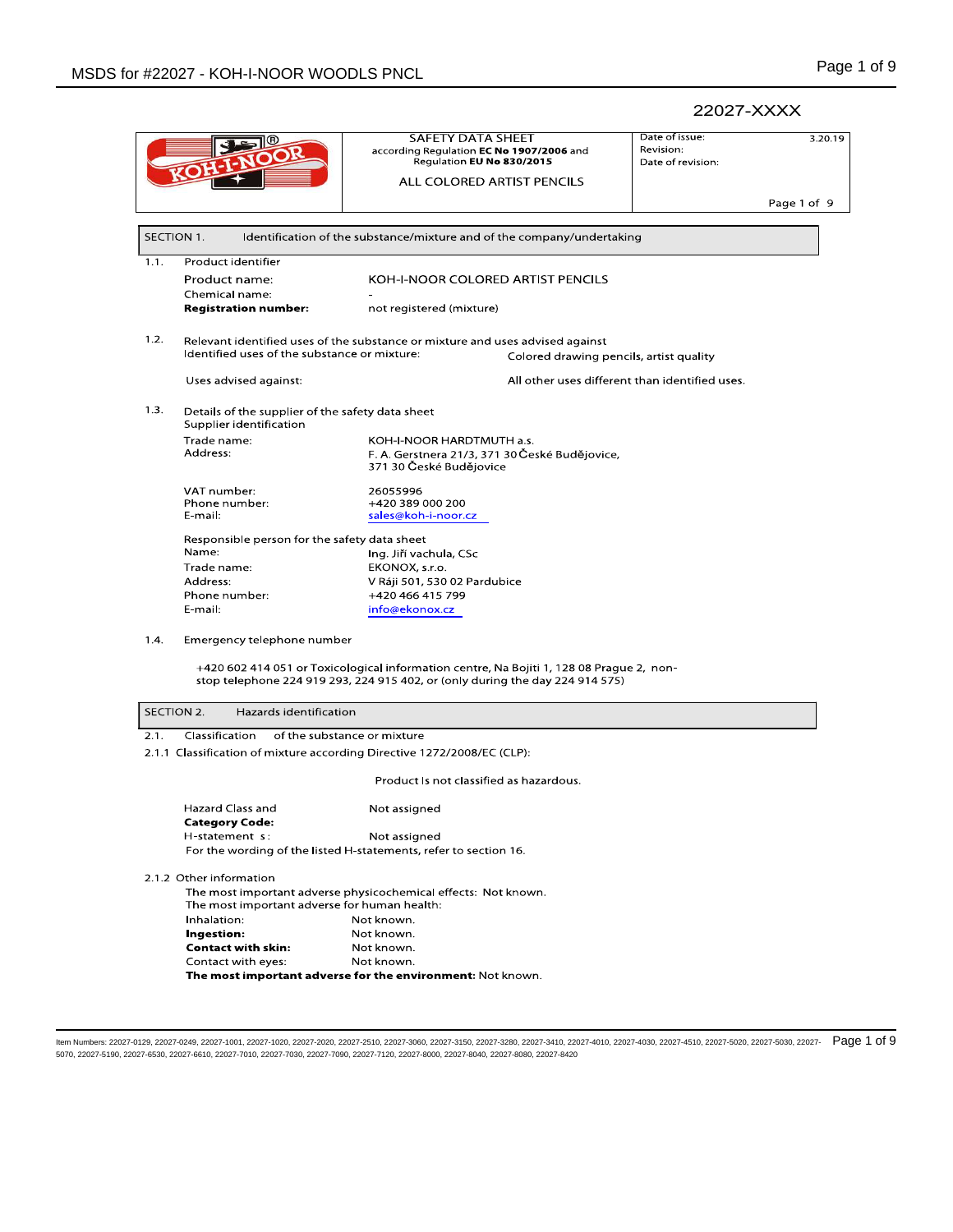| SAFETY DATA SHEET<br>according Regulation EC No 1907/2006 and<br>Regulation EU No 830/2015 |             |
|--------------------------------------------------------------------------------------------|-------------|
| ALL COLORED ARTIST PENCILS                                                                 |             |
|                                                                                            | Page 2 of 9 |

### $2.2.$ **Label elements**

Labelling of mixture with classification according Directive 1272/2008/EC (CLP): Hazard pictogram(s): Not assigned

Not assigned Signal word: H-statements : Not assigned P-statements: Not assigned

For the wording of the listed P-statements, refer to section 16.

Additional information on the packaging/label: not requested

 $2.3.$ Other hazard

Not known

### SECTION 3. Composition/information on ingredients

### $\overline{3.1}$ . **Mixture**

## **Product name:** KOH-I-NOOR COLORED ARTIST PENCILS

Description of mixture: Mixture of graphite, clay and other additives.

Contains no hazardous substances in concentrations greater than 0.1% under Directive 1272/2008/EC (CLP).

| SECTION 4. | First aid measures |
|------------|--------------------|
|------------|--------------------|

 $4.1.$ Description of first aid measures

General information:

Symptomatic treatment. In case of health problems or in doubt seek medical treatment.

# **Inhalation:**

Remove to fresh air and make sure if is breathing. If symptoms persist, seek medical attention. **Skin contact:** 

Take off contaminated clothing. Wash with plenty of water and soap, threat with protective cream. If irritation persists, seek physician.

# **Contact with eves:**

Remove contact lenses, hold the affected eyelids open and flush with water for at least 15 minutes. Seek medical advice.

Ingestion:

If the victim is conscious, let to drink him plenty of water. Do not induce vomiting! Seek physician immediately.

Personal protective equipment for first aid responders According to extent of first aid given is necessary to use suitable protective equipment - isolated breathing apparatus or mask with filter and eventually the safeguarding by other worker. Always use protective gloves and resuscitation mask in the case artificial respiration. Wash carefully hands after first aid. Always change clothes if during first aid giving the contamination of clothes occurs.

Item Numbers: 22027-0129, 22027-0249, 22027-1001, 22027-1020, 22027-2020, 22027-2510, 22027-3060, 22027-3150, 22027-3480, 22027-3410, 22027-4010, 22027-4030, 22027-4610, 22027-55020, 22027-5030, 22027-6780, 22027-46310, 22 5070, 22027-5190, 22027-6530, 22027-6610, 22027-7010, 22027-7030, 22027-7090, 22027-7120, 22027-8000, 22027-8040, 22027-8080, 22027-8420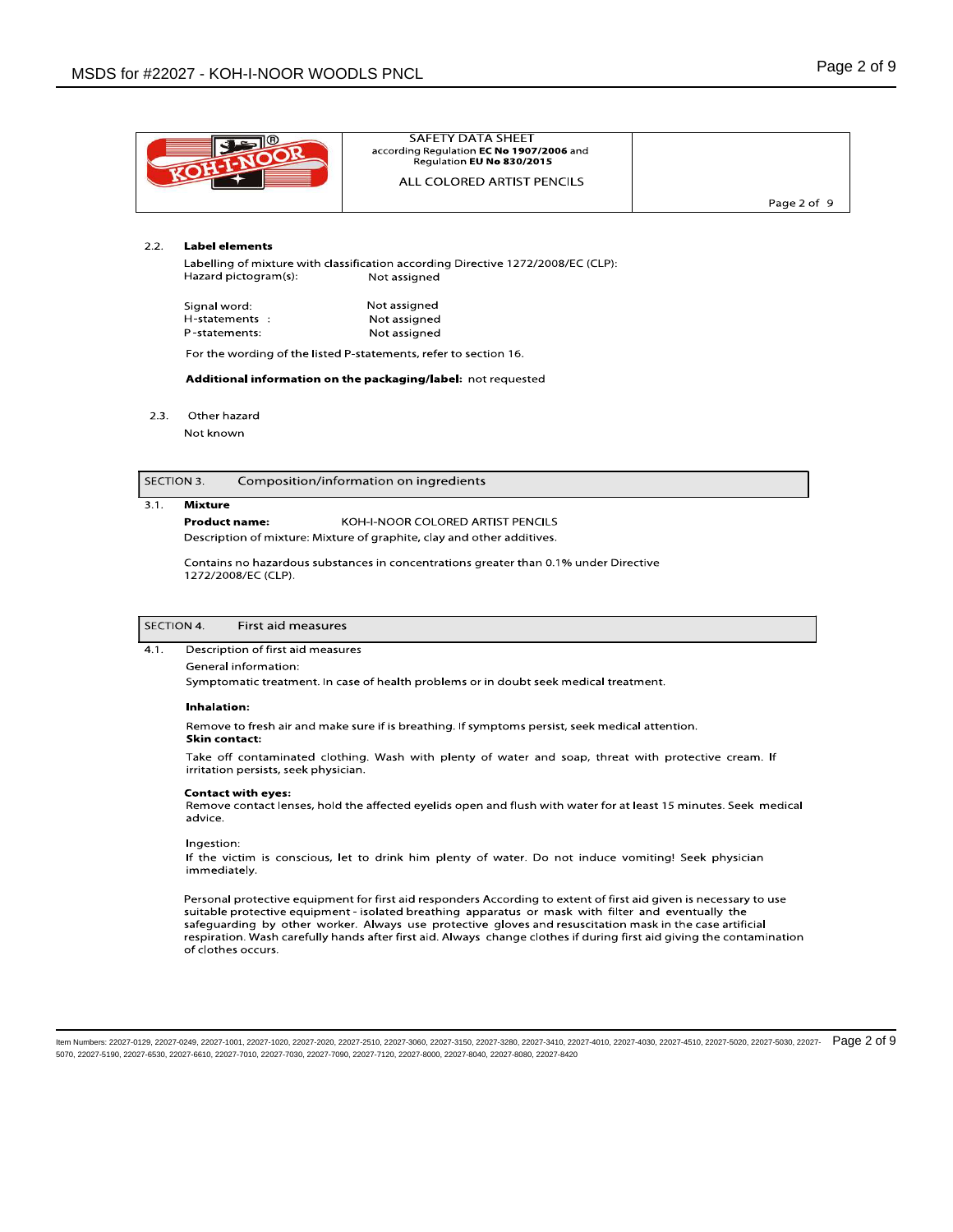| SAFETY DATA SHEET<br>according Regulation EC No 1907/2006 and<br>Regulation EU No 830/2015<br>ALL COLORED ARTIST PENCILS |             |
|--------------------------------------------------------------------------------------------------------------------------|-------------|
|                                                                                                                          | Page 3 of 9 |

# Other data:

Other information concerning the delivery of first aid measures, especially in serious cases of health damage, the attending physician can consult the procedure with Toxikologické informační středisko, Praha, Czech Republic, phone (continually): +420 224 919 293, 224 915 402, fax 224 914 570.

| Inhalation:<br>Ingestion: |  |            |                                                 |  |                                       |  |                                                             |
|---------------------------|--|------------|-------------------------------------------------|--|---------------------------------------|--|-------------------------------------------------------------|
|                           |  | Not known. |                                                 |  |                                       |  |                                                             |
|                           |  |            |                                                 |  |                                       |  |                                                             |
|                           |  |            |                                                 |  |                                       |  |                                                             |
|                           |  |            | <b>Contact with skin:</b><br>Contact with eyes: |  | Not known.<br>Not known<br>Not known. |  | Most important symptoms and effects, both acute and delayed |

 $4.3.$ Indication of any immediate medical attention and special treatment needed See section 4.1

SECTION 5. Firefighting measures

 $5.1.$ Extinguishing media Suitable extinguishing media: Product is not flammable. Adapt to substance burning in the area. Unsuitable extinguishing media:

Full stream of water.

- $5.2.$ Special hazards arising from the substance or mixture Hazardous combustion products: Not known.
- $5.3.$ Advice for firefighters Fire-resistant clothing and self-contained breathing apparatus. Prevent firefighting water to escape into drains, soil or water.
- $5.4.$ Other information Not available.

| SECTION 6. | Accidental release measures                                                                                     |
|------------|-----------------------------------------------------------------------------------------------------------------|
| 6.1.       | Personal precautions, protective equipment and emergency procedures                                             |
| 6.1.1      | For non -emergency personne                                                                                     |
|            | Protective measures:<br>Not required.                                                                           |
|            | Emergency measures:                                                                                             |
|            | Wear personal protective equipment. Ensure adequate ventilation of working areas. During a fire, evacuate area. |
| 6.1.2      | For emergency responders                                                                                        |
|            | Use suitable personal protective equipment.                                                                     |

 $6.2.$ Environmental precaution Avoid leakage into drains/surface water/ground water.

Item Numbers: 22027-0129, 22027-0249, 22027-1001, 22027-1020, 22027-2020, 22027-2510, 22027-3060, 22027-3150, 22027-3280, 22027-3410, 22027-4010, 22027-4030, 22027-4510, 22027-5020, 22027-5030, 22027- 030, 22027-5070, 22027-5190, 22027-6530, 22027-6610, 22027-7010, 22027-7030, 22027-7090, 22027-7120, 22027-8000, 22027-8040, 22027-8080, 22027-8420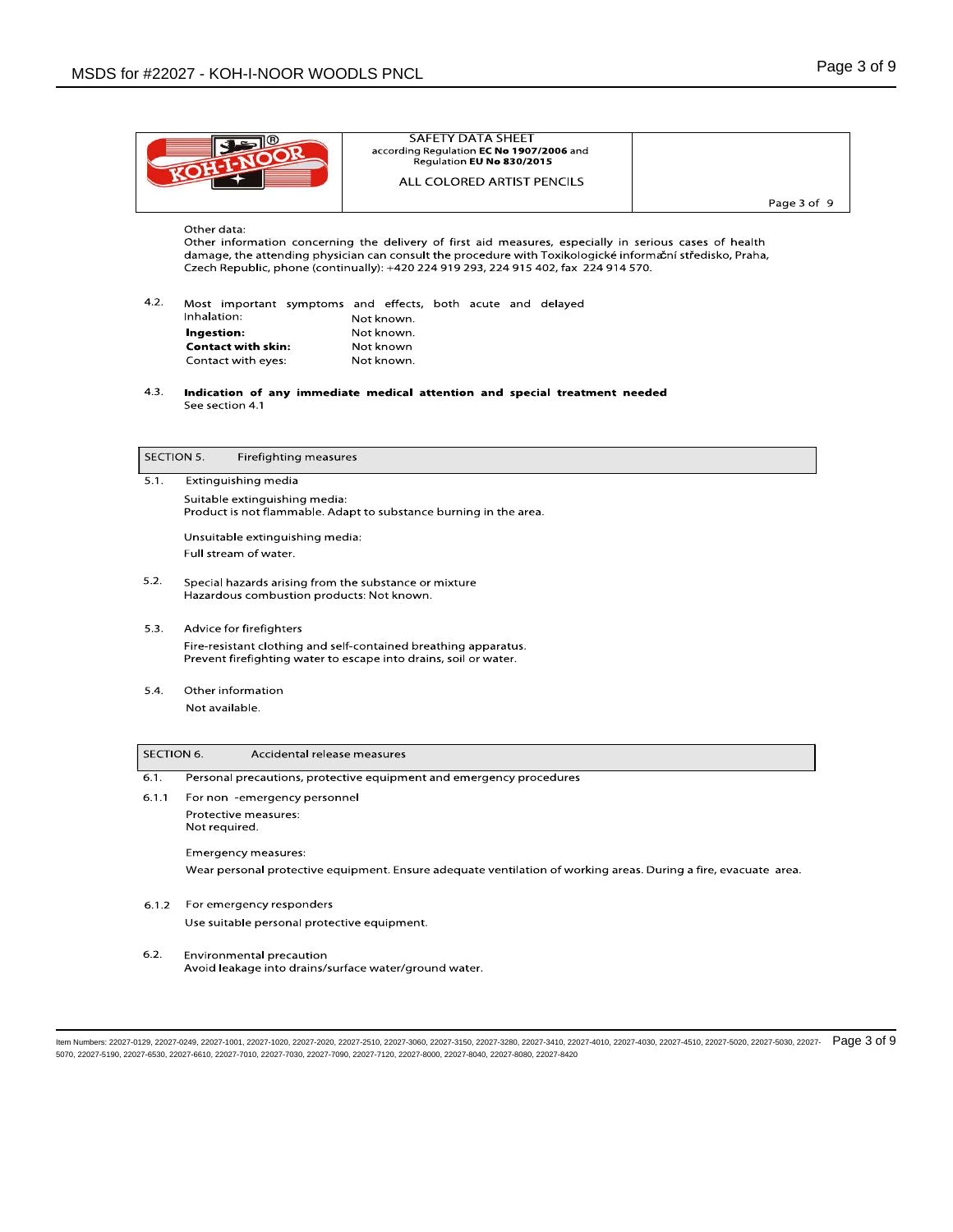|            |                                                                                                               | <b>SAFETY DATA SHEET</b><br>according Regulation EC No 1907/2006 and                                                                                                                            |             |
|------------|---------------------------------------------------------------------------------------------------------------|-------------------------------------------------------------------------------------------------------------------------------------------------------------------------------------------------|-------------|
|            |                                                                                                               | Regulation EU No 830/2015                                                                                                                                                                       |             |
|            |                                                                                                               | ALL COLORED ARTIST PENCILS                                                                                                                                                                      |             |
|            |                                                                                                               |                                                                                                                                                                                                 | Page 4 of 9 |
|            |                                                                                                               |                                                                                                                                                                                                 |             |
| 6.3.       | Methods and material for containment and cleaning up                                                          |                                                                                                                                                                                                 |             |
|            | Methods of containment of leakage:                                                                            |                                                                                                                                                                                                 |             |
|            | Not known.                                                                                                    |                                                                                                                                                                                                 |             |
|            |                                                                                                               |                                                                                                                                                                                                 |             |
|            | Methods for cleaning up:                                                                                      |                                                                                                                                                                                                 |             |
|            |                                                                                                               | Move dust with a spatula into the appropriate container. Remove with quickly absorbing cloth or other<br>absorption means, which then store in a labelled container and dispose of it as waste. |             |
|            | Disposal see. Section 13.                                                                                     |                                                                                                                                                                                                 |             |
|            | Other information:                                                                                            |                                                                                                                                                                                                 |             |
|            | Not available.                                                                                                |                                                                                                                                                                                                 |             |
|            |                                                                                                               |                                                                                                                                                                                                 |             |
| 6.4.       | Reference to other section                                                                                    |                                                                                                                                                                                                 |             |
|            | See Section 8 and 13.                                                                                         |                                                                                                                                                                                                 |             |
|            |                                                                                                               |                                                                                                                                                                                                 |             |
| SECTION 7. | Handling and storage                                                                                          |                                                                                                                                                                                                 |             |
| 7.1.       |                                                                                                               |                                                                                                                                                                                                 |             |
|            | <b>Precautions for safe handling</b>                                                                          |                                                                                                                                                                                                 |             |
| 7.1.1      | Protective precautions                                                                                        |                                                                                                                                                                                                 |             |
|            | <b>Fire precaution:</b>                                                                                       |                                                                                                                                                                                                 |             |
|            |                                                                                                               | Not known. Product is not flammable. Precaution for elimination of dust and aerosol formation: Ensure                                                                                           |             |
|            |                                                                                                               | efficient ventilation or exhausting. Environment protection: Avoid leakage into soil/ water sources/ sewer.                                                                                     |             |
|            |                                                                                                               |                                                                                                                                                                                                 |             |
| 7.1.2      | Advice on general occupational hygiene                                                                        |                                                                                                                                                                                                 |             |
|            |                                                                                                               | Avoid formation and inhalation of vapors and aerosols. Avoid drying the product and subsequent formation and                                                                                    |             |
|            |                                                                                                               | inhalation of dust. When handling the product do not smoke, drink or eat. After work, wash hands and face.                                                                                      |             |
| 7.2.       |                                                                                                               |                                                                                                                                                                                                 |             |
|            | Conditions for safe storage, including any incompatibilities<br>Technical measures and conditions of storage: |                                                                                                                                                                                                 |             |
|            |                                                                                                               | Store the product in its original packaging or in containers designed for this purpose at room temperature and dry                                                                              |             |
|            | place.                                                                                                        |                                                                                                                                                                                                 |             |
|            | Incompatible materials: Not known.                                                                            |                                                                                                                                                                                                 |             |
|            | Packaging materials: Not known.                                                                               |                                                                                                                                                                                                 |             |
|            |                                                                                                               |                                                                                                                                                                                                 |             |
|            | Storage requirements: Store in cool, dry place.                                                               |                                                                                                                                                                                                 |             |

 $7.3.$ Specific end use(s) See section 1.2.

### SECTION 8. Exposure controls/personal protection

 $8.1.$ Control parameters Not determined.

ltem Numbers: 22027-0129, 22027-0249, 22027-1001, 22027-1020, 22027-2020, 22027-3510, 22027-3060, 22027-35150, 22027-3380, 22027-3410, 22027-4010, 22027-4030, 22027-4510, 22027-5020, 22027-5030, 22027-6708, 22027-4510, 220 5070, 22027-5190, 22027-6530, 22027-6610, 22027-7010, 22027-7030, 22027-7090, 22027-7120, 22027-8000, 22027-8040, 22027-8080, 22027-8420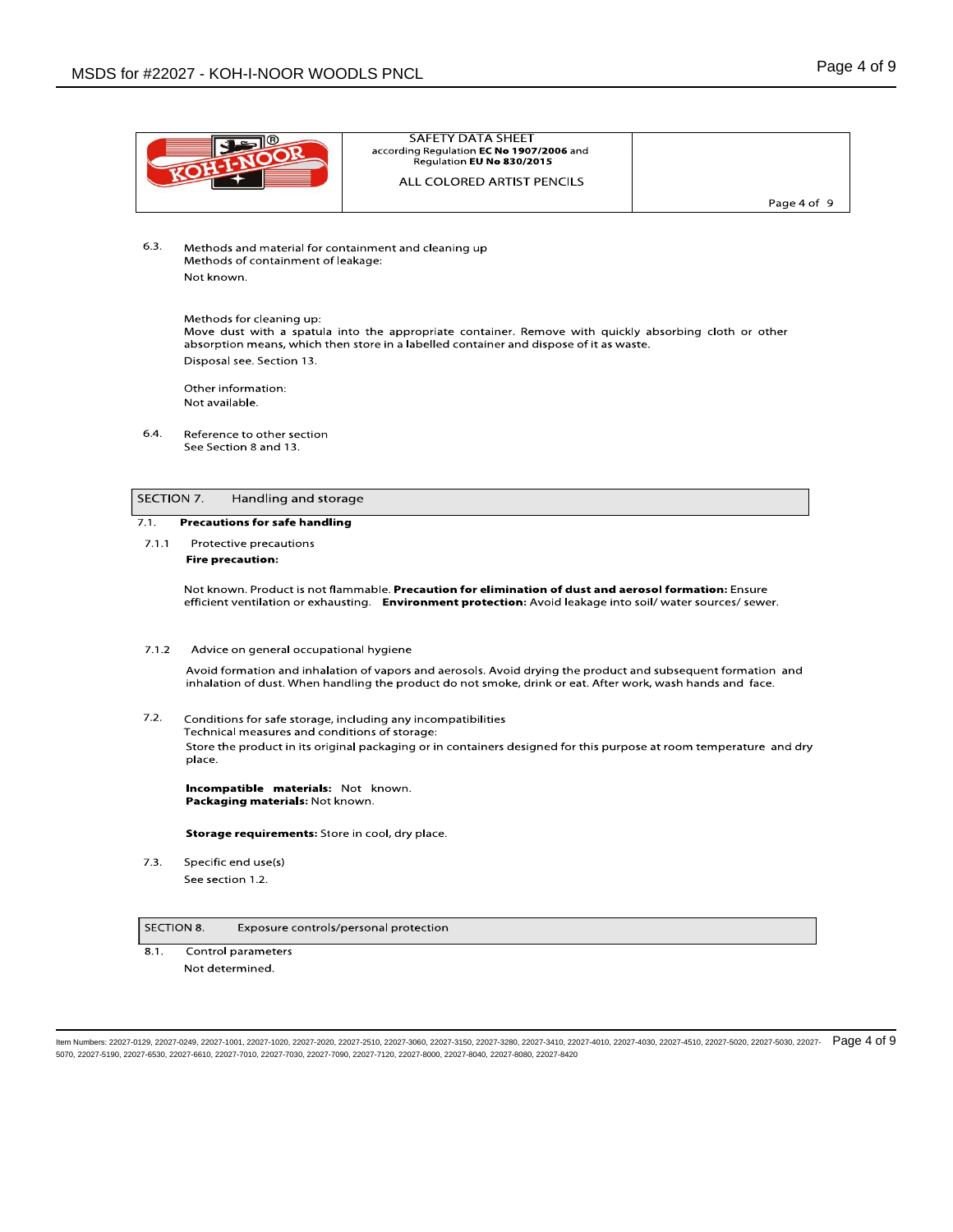|                                                               | <b>SAFETY DATA SHEET</b>                                                                                      |             |
|---------------------------------------------------------------|---------------------------------------------------------------------------------------------------------------|-------------|
|                                                               | according Regulation EC No 1907/2006 and                                                                      |             |
|                                                               | Regulation EU No 830/2015                                                                                     |             |
|                                                               | ALL COLORED ARTIST PENCILS                                                                                    |             |
|                                                               |                                                                                                               | Page 5 of 9 |
|                                                               |                                                                                                               |             |
| 8.2.<br>Exposure contro                                       |                                                                                                               |             |
| 8.2.1 Appropriate engineering controls                        |                                                                                                               |             |
| Ensure good ventilation.                                      |                                                                                                               |             |
| 8.2.2<br>Personal protective equipment                        |                                                                                                               |             |
|                                                               | In the workplace, keep running water or containers with sufficient drinking water or eye washer.              |             |
|                                                               |                                                                                                               |             |
| 8.2.2.1<br>Eye/ face protection                               |                                                                                                               |             |
| In the processing of the product, use protective glasses.     |                                                                                                               |             |
| 8.2.2.2<br>Skin protection                                    |                                                                                                               |             |
| Hand protection: Not requested.                               |                                                                                                               |             |
| Other skin protection: Protective clothing, working shoes.    |                                                                                                               |             |
| 8.2.2.3<br>Respiratory protection                             |                                                                                                               |             |
|                                                               | Insufficient workplace ventilation - use appropriate respiratory protection (respirator or mask with filter). |             |
|                                                               |                                                                                                               |             |
| Thermal hazard<br>8.2.2.4                                     |                                                                                                               |             |
|                                                               |                                                                                                               |             |
| Not known.                                                    |                                                                                                               |             |
|                                                               |                                                                                                               |             |
| 8.2.3                                                         |                                                                                                               |             |
| Environmental exposure controls                               |                                                                                                               |             |
| Prevent leakage to surface/ underground water or sewer.       |                                                                                                               |             |
|                                                               |                                                                                                               |             |
|                                                               |                                                                                                               |             |
| SECTION 9.<br>Physical and chemical properties                |                                                                                                               |             |
| Information on basic physical and chemical properties<br>9.1. |                                                                                                               |             |
| Appearance:                                                   | solid                                                                                                         |             |
| Color:                                                        | metallic grey                                                                                                 |             |
| Odor:                                                         | odorless                                                                                                      |             |
| Odor threshold:                                               | not determined                                                                                                |             |
| pH:                                                           | not determined                                                                                                |             |
| Melting point/freezing point:                                 | not determined                                                                                                |             |
| Initial boiling point and boiling range:<br>Flash point:      | not determined<br>not determined                                                                              |             |
| Evaporation rate:                                             | not determined                                                                                                |             |
| Flammability (solid, gas):                                    | not flammable                                                                                                 |             |
| Upper/lower explosive limits:                                 | not determined                                                                                                |             |
| Vapor pressure:                                               | not determined                                                                                                |             |
| Vapor density:                                                | not determined                                                                                                |             |
| Density:                                                      | not determined                                                                                                |             |
| Solubility:                                                   | insoluble in water                                                                                            |             |
| Partition coefficient: n-octanol/water:                       | not determined                                                                                                |             |
| Auto-ignition temperature:                                    | not determined<br>not determined                                                                              |             |
| Decomposition temperature:<br>Viscosity:                      | not determined                                                                                                |             |
| Explosive properties:                                         | not determined                                                                                                |             |
| Oxidizing properties:                                         | not determined                                                                                                |             |
|                                                               |                                                                                                               |             |
| 9.2.<br>Other information<br>Not available.                   |                                                                                                               |             |

ltem Numbers: 22027-0129, 22027-0249, 22027-1001, 22027-1020, 22027-2020, 22027-3510, 22027-3060, 22027-35150, 22027-3380, 22027-3410, 22027-4010, 22027-4030, 22027-4510, 22027-5020, 22027-5030, 22027-679, 22027-4510, 2202 5070, 22027-5190, 22027-6530, 22027-6610, 22027-7010, 22027-7030, 22027-7090, 22027-7120, 22027-8000, 22027-8040, 22027-8080, 22027-8420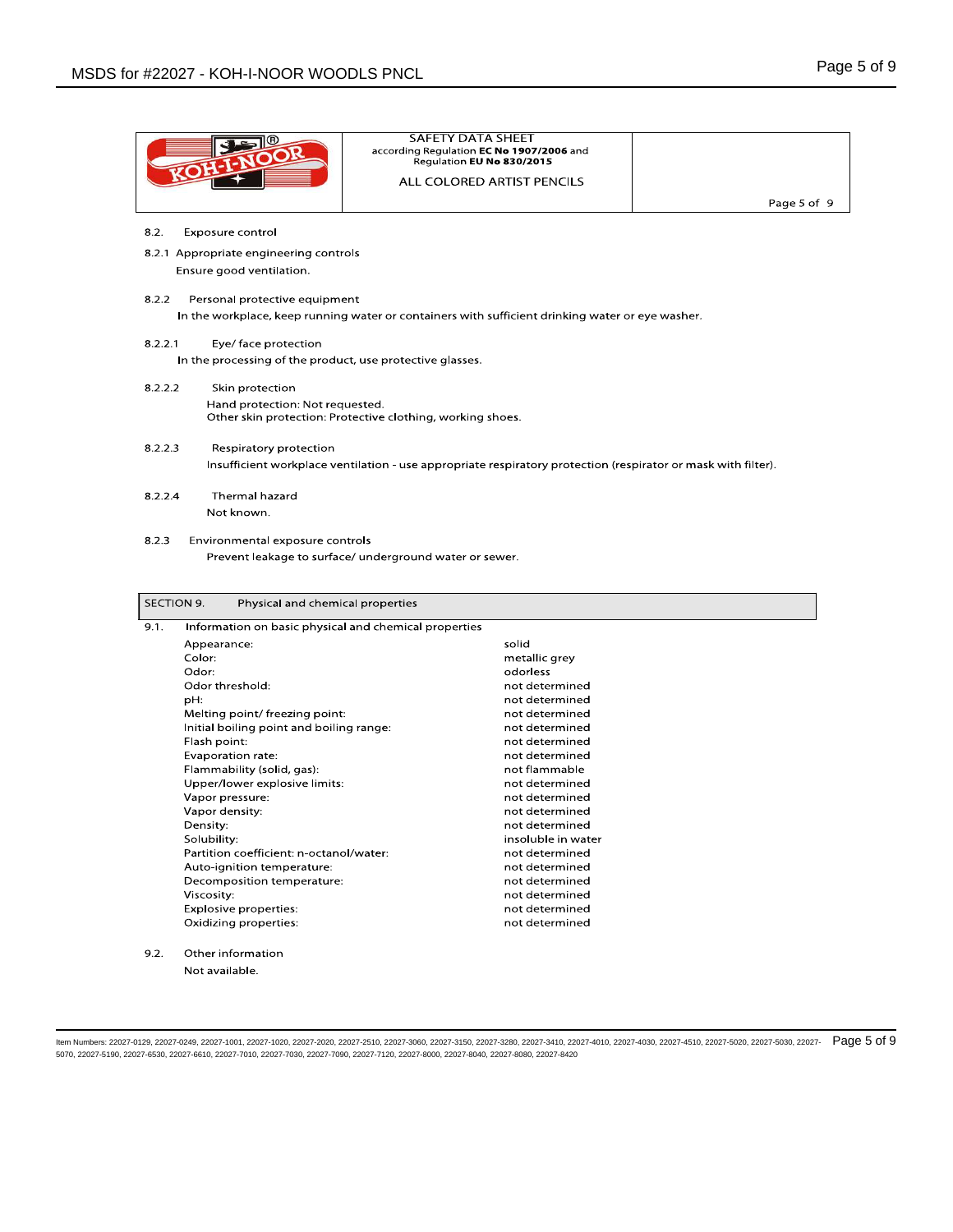|                                                         | <b>SAFETY DATA SHEET</b>                                                                    |             |
|---------------------------------------------------------|---------------------------------------------------------------------------------------------|-------------|
|                                                         | according Regulation EC No 1907/2006 and                                                    |             |
|                                                         | Regulation EU No 830/2015                                                                   |             |
|                                                         | ALL COLORED ARTIST PENCILS                                                                  |             |
|                                                         |                                                                                             | Page 6 of 9 |
|                                                         |                                                                                             |             |
| SECTION 10.<br>Stability and reactivity                 |                                                                                             |             |
| Reactivity<br>10.1.                                     |                                                                                             |             |
| Product is not reactive under normal conditions of use. |                                                                                             |             |
| 10.2. Chemical stability                                |                                                                                             |             |
|                                                         | Product is chemical stable under normal conditions of use.                                  |             |
|                                                         |                                                                                             |             |
| 10.3. Possibility of hazardous reactions                |                                                                                             |             |
|                                                         | Under normal conditions of use, are not dangerous reactions known.                          |             |
|                                                         |                                                                                             |             |
| 10.4. Conditions to avoid                               |                                                                                             |             |
| Not known.                                              |                                                                                             |             |
| 10.5. Incompatibles materials                           |                                                                                             |             |
| Not known.                                              |                                                                                             |             |
|                                                         |                                                                                             |             |
| 10.6. Hazardous decomposition products                  |                                                                                             |             |
| Not known.                                              |                                                                                             |             |
|                                                         |                                                                                             |             |
| SECTION 11.<br>Tox icological information               |                                                                                             |             |
| 11.1. Information on toxicological effects              |                                                                                             |             |
|                                                         |                                                                                             |             |
| <b>Acute toxicity:</b>                                  | not determined                                                                              |             |
| <b>Skin corrosion/irritation:</b>                       | not determined                                                                              |             |
| Serious eye damage/irritation:                          | not determined                                                                              |             |
| <b>Respiratory or skin sensitization:</b>               | not determined                                                                              |             |
| <b>Germ cell mutagenicity:</b>                          | not determined                                                                              |             |
| <b>Carcinogenicity:</b>                                 | not determined                                                                              |             |
| <b>Reproductive toxicity:</b>                           | not determined                                                                              |             |
| <b>STOT-single exposure:</b>                            | not determined                                                                              |             |
| <b>STOT-repeated exposure:</b>                          | not determined                                                                              |             |
| <b>Aspiration hazard:</b>                               | not determined                                                                              |             |
| Information on likely routes of exposure:               | not known                                                                                   |             |
|                                                         |                                                                                             |             |
|                                                         | Symptoms related to the physical, chemical and toxicological characteristics:               |             |
|                                                         | not known                                                                                   |             |
|                                                         | Delayed and immediate effects as well as chronic effects from short and long-term exposure: |             |
|                                                         | not known                                                                                   |             |
|                                                         |                                                                                             |             |

Data are not available. Not hazardous for environment. 12.2. Persistence and durability

Data are not available.

ltem Numbers: 22027-0129, 22027-0249, 22027-1001, 22027-1020, 22027-2020, 22027-3510, 22027-3060, 22027-35150, 22027-3380, 22027-3410, 22027-4010, 22027-4030, 22027-4510, 22027-5020, 22027-5030, 22027-679, 22027-4510, 2202 5070, 22027-5190, 22027-6530, 22027-6610, 22027-7010, 22027-7030, 22027-7090, 22027-7120, 22027-8000, 22027-8040, 22027-8080, 22027-8420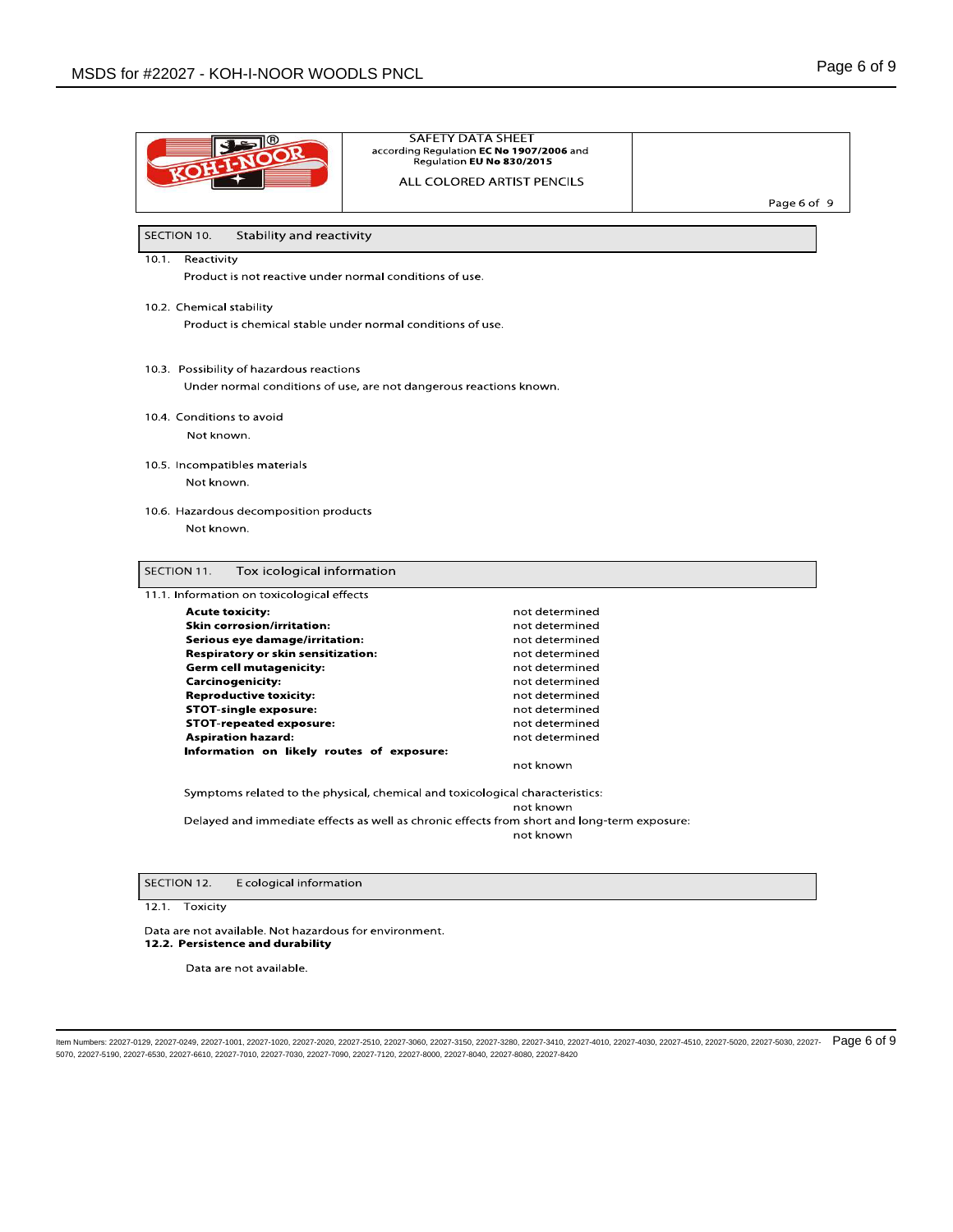|             |                                           | <b>SAFETY DATA SHEET</b><br>according Regulation EC No 1907/2006 and<br>Regulation EU No 830/2015                                                                                                     |             |
|-------------|-------------------------------------------|-------------------------------------------------------------------------------------------------------------------------------------------------------------------------------------------------------|-------------|
|             |                                           | ALL COLORED ARTIST PENCILS                                                                                                                                                                            |             |
|             |                                           |                                                                                                                                                                                                       | Page 7 of 9 |
|             | 12.3. Bioaccumulative potential           |                                                                                                                                                                                                       |             |
|             | Data are not available.                   |                                                                                                                                                                                                       |             |
|             | 12.4. Mobility in soil                    |                                                                                                                                                                                                       |             |
|             | Data are not available.                   |                                                                                                                                                                                                       |             |
|             | 12.5. Results of PBT and vPvB assessment  |                                                                                                                                                                                                       |             |
|             | Product is not PBT or vPvB.               |                                                                                                                                                                                                       |             |
|             |                                           |                                                                                                                                                                                                       |             |
|             | 12.6. Other adverse effects<br>Not known. |                                                                                                                                                                                                       |             |
|             |                                           |                                                                                                                                                                                                       |             |
|             |                                           |                                                                                                                                                                                                       |             |
| SECTION 13. | Disposal considerations                   |                                                                                                                                                                                                       |             |
| 13.1.       | Waste treatment methods                   |                                                                                                                                                                                                       |             |
|             | 13.1.1 Removing the product / packaging:  |                                                                                                                                                                                                       |             |
|             |                                           | Catalogue numbers of waste types are to be assigned by the user upon the product application used and<br>other facts. Set components may be disposed of together with municipal waste.                |             |
|             | Substance treatment methods:              | Product has to be disposed as hazardous waste. Product has to be disposed in accordance with law of<br>wastes in valid version and with connecting on legal directives.                               |             |
|             | Contaminated container treatment methods: | Contaminated container has to be disposed as hazardous waste. Contaminated container has to be<br>disposed in accordance with law of wastes in valid version and with connecting on legal directives. |             |
|             | Legal regulations relating to waste       |                                                                                                                                                                                                       |             |
|             | regulations.                              | Directive on waste no. 2006/12/EC and 2008/98/EC. Disposal must be made according to official                                                                                                         |             |
|             | 13.1.2 Other information:                 |                                                                                                                                                                                                       |             |
|             |                                           | Waste labelling must correspond with European catalogue of waste.                                                                                                                                     |             |
| SECTION 14. |                                           |                                                                                                                                                                                                       |             |
|             | <b>Transport information</b>              |                                                                                                                                                                                                       |             |
|             |                                           | Not dangerous for transport.                                                                                                                                                                          |             |
| 14.1.       | <b>UN</b> number                          |                                                                                                                                                                                                       |             |
|             | $\overline{\phantom{a}}$                  |                                                                                                                                                                                                       |             |
|             | 14.2. UN proper shipping name             |                                                                                                                                                                                                       |             |
|             | 14.3. Transport hazard class(es)          |                                                                                                                                                                                                       |             |
|             |                                           |                                                                                                                                                                                                       |             |
|             | 14.4. Packing group                       |                                                                                                                                                                                                       |             |

 $\sim$ 

ltem Numbers: 22027-0129, 22027-0249, 22027-1001, 22027-1020, 22027-2020, 22027-3506, 22027-3060, 22027-33150, 22027-3380, 22027-3410, 22027-4010, 22027-4030, 22027-4510, 22027-5020, 22027-5030, 22027-67  $\Theta$ 5070, 22027-5190, 22027-6530, 22027-6610, 22027-7010, 22027-7030, 22027-7090, 22027-7120, 22027-8000, 22027-8040, 22027-8080, 22027-8420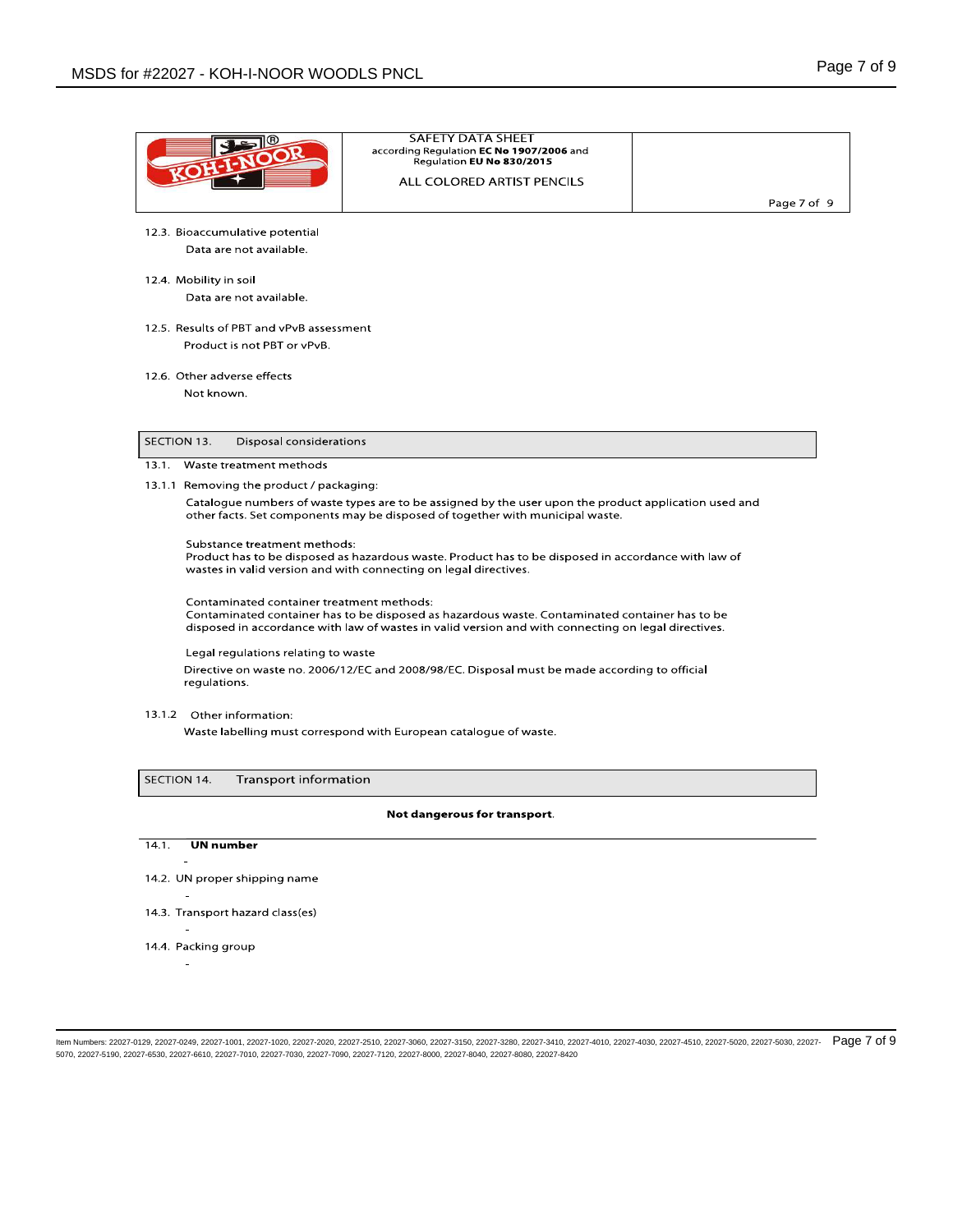|       |                                                 | <b>SAFETY DATA SHEET</b><br>according Regulation EC No 1907/2006 and                                                                                                                                                                                                                        |             |
|-------|-------------------------------------------------|---------------------------------------------------------------------------------------------------------------------------------------------------------------------------------------------------------------------------------------------------------------------------------------------|-------------|
|       |                                                 | Regulation EU No 830/2015                                                                                                                                                                                                                                                                   |             |
|       |                                                 | ALL COLORED ARTIST PENCILS                                                                                                                                                                                                                                                                  |             |
|       |                                                 |                                                                                                                                                                                                                                                                                             | Page 8 of 9 |
|       | 14.5. Environmental hazards                     |                                                                                                                                                                                                                                                                                             |             |
|       | 14.6. Special precautions for user              |                                                                                                                                                                                                                                                                                             |             |
|       |                                                 | 14.7. Transport in bulk according to Annex II of MARPOL and the IBC Code                                                                                                                                                                                                                    |             |
|       | 14.8. Other information                         |                                                                                                                                                                                                                                                                                             |             |
|       |                                                 |                                                                                                                                                                                                                                                                                             |             |
|       | SECTION 15.<br>Regulatory information           |                                                                                                                                                                                                                                                                                             |             |
| 15.1. |                                                 | Safety, health and environmental regulations/legislation specific for the substance or mixture                                                                                                                                                                                              |             |
|       |                                                 | REGULATION (EC) No 1907/2006 of 18 December 2006 concerning the Registration, Evaluation,<br>Authorization and Restriction of Chemicals (REACH), establishing a European Chemicals Agency,<br>amending Directive 1999/45/EC and repealing Council Regulation (EEC) No 793/93 and Commission |             |
|       | 91/155/EEC, 93/67/EEC, 93/105/EC and 2000/21/EC | Regulation (EC) No 1488/94 as well as Council Directive 76/769/EEC and Commission Directives                                                                                                                                                                                                |             |
|       |                                                 | REGULATION (EC) No 1272/2008 of the European Parliament and of the Council of 16 December 2008<br>on classification, labelling and packaging of substances and mixtures                                                                                                                     |             |
|       | and Restriction of Chemicals (REACH)            | COMMISSION REGULATION (EU) No 453/2010 of 20 May 2010 amending Regulation (EC) No<br>1907/2006 of the European Parliament and of the Council on the Registration, Evaluation, Authorisation                                                                                                 |             |
|       | of Chemicals (REACH)                            | COMMISSION REGULATION (EU) 2015/830 of 28 May 2015 amending Regulation (EC) No 1907/2006 of<br>the European Parliament and of the Council on the Registration, Evaluation, Authorisation and Restriction                                                                                    |             |
|       |                                                 | CZECH NATIONAL LEGISLATION (Safety, health and environmental regulations):<br>Act no. 350/2011 Coll., on chemical substances and chemical preparations                                                                                                                                      |             |
|       | 15.2. Chemical safety assessment                |                                                                                                                                                                                                                                                                                             |             |
|       | Not required - mixture.                         |                                                                                                                                                                                                                                                                                             |             |
|       | Other information<br>SECTION 16.                |                                                                                                                                                                                                                                                                                             |             |
| 16.1. | Changes in MSDS                                 |                                                                                                                                                                                                                                                                                             |             |
|       |                                                 | Safety Data Sheet was elaborated in compliance with Regulation (EC) 1272/2008 and Regulation (EU)<br>2015/830 on the basis of the composition of KOH-I-NOOR COLORED ARTIST PENCILS                                                                                                          |             |
| 16.2. |                                                 | Methods used for the purpose of classification of mixture (EC) No 1272/2008                                                                                                                                                                                                                 |             |
|       |                                                 | Classification has been worked out according with Regulation (EC) No 1272/2008, information from ECHA website<br>and composition of product (KOH-I-NOOR HARDMUTH a.s., July 2017).                                                                                                          |             |
|       |                                                 |                                                                                                                                                                                                                                                                                             |             |

ltem Numbers: 22027-0129, 22027-0249, 22027-1001, 22027-1020, 22027-2020, 22027-3506, 22027-3060, 22027-33150, 22027-3380, 22027-3410, 22027-4010, 22027-4030, 22027-4510, 22027-5020, 22027-5030, 22027-6708, 22027-4510, 220 5070, 22027-5190, 22027-6530, 22027-6610, 22027-7010, 22027-7030, 22027-7090, 22027-7120, 22027-8000, 22027-8040, 22027-8080, 22027-8420